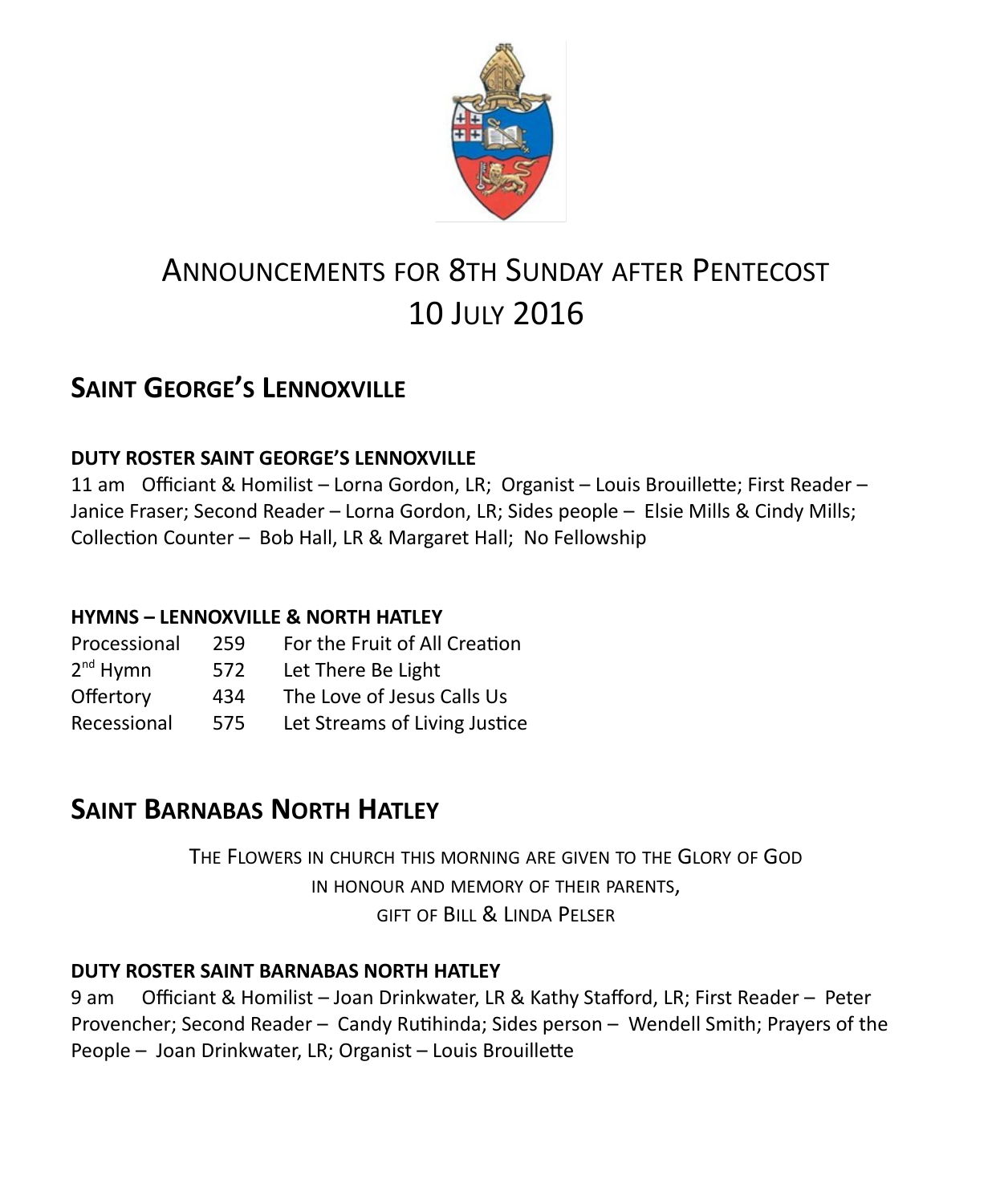## ON THIS WEEK

#### **PARISH BBQ – NORTH HATLEY – TODAY**

TODAY: There will be a *Parish BBQ* at St. Barnabas Church, North Hatley, beginning at 4:00 p.m. *Sunday, July 10th* at the rectory. Hamburgers, ice cream sundaes and good entertainment. Rain or shine! See you there!

#### **FLOWERS FOR THE ALTAR - LENNOXVILLE**

You are encouraged to bring cut flowers from your gardens to put on the altar for Sunday morning. Vases are available. If the flowers are in memory of a loved one, please provide a note with the details. There will not be any flowers from the florist during July and August.

#### **GRACE VILLAGE - HUNTINGVILLE**

There will be an Eucharist service at the Grace Village on Friday, July 15 at 10 am. All welcome.

#### **PAR – NORTH HATLEY**

#### *Are you on PAR with your church?*

Pre-Authorized Remittance (PAR) is now available for St-Barnabas Church North Hatley; This helps the church manage contributions, meet is obligations and prepare its annual budget; PAR helps parishioners budget their support of the church just like budgeting household expenses; Monthly contributions are made to the church from the parishioner's bank account or credit card; PAR is a win win for both the church and parishioners. Whatever amount you wish to contribute, please consider using PAR. It is easy, efficient, reduces paperwork and saves time. Please contact Jennifer Madill, the parish secretary, for more information or complete a PAR form located at the back of the church.

### **Altar Linens, Cruets, Palls, and Burses Available**

Canon Lynn has dozens of these items from churches that have amalgamated into the new model, and will make them available to any church that needs them. They will be left with Archdeacon Simonton. Most need washing and/or repair but there are a lot of treasures, too.

### SERVICES THIS WEEK

| <b>9 AM</b>       | <b>BCP MATTINS</b>         | <b>NORTH HATLEY</b> |
|-------------------|----------------------------|---------------------|
| 9 AM              | <b>MORNING PRAYER</b>      | AYER'S CLIFF        |
| $9:15 \text{ AM}$ | <b>HOLY EUCHARIST</b>      | <b>MAGOG</b>        |
| $11 \text{ AM}$   | <b>SERVICE OF THE WORD</b> | LENNOXVILLE         |
| 11 AM             | <b>MORNING PRAYER</b>      | <b>COATICOOK</b>    |
|                   |                            |                     |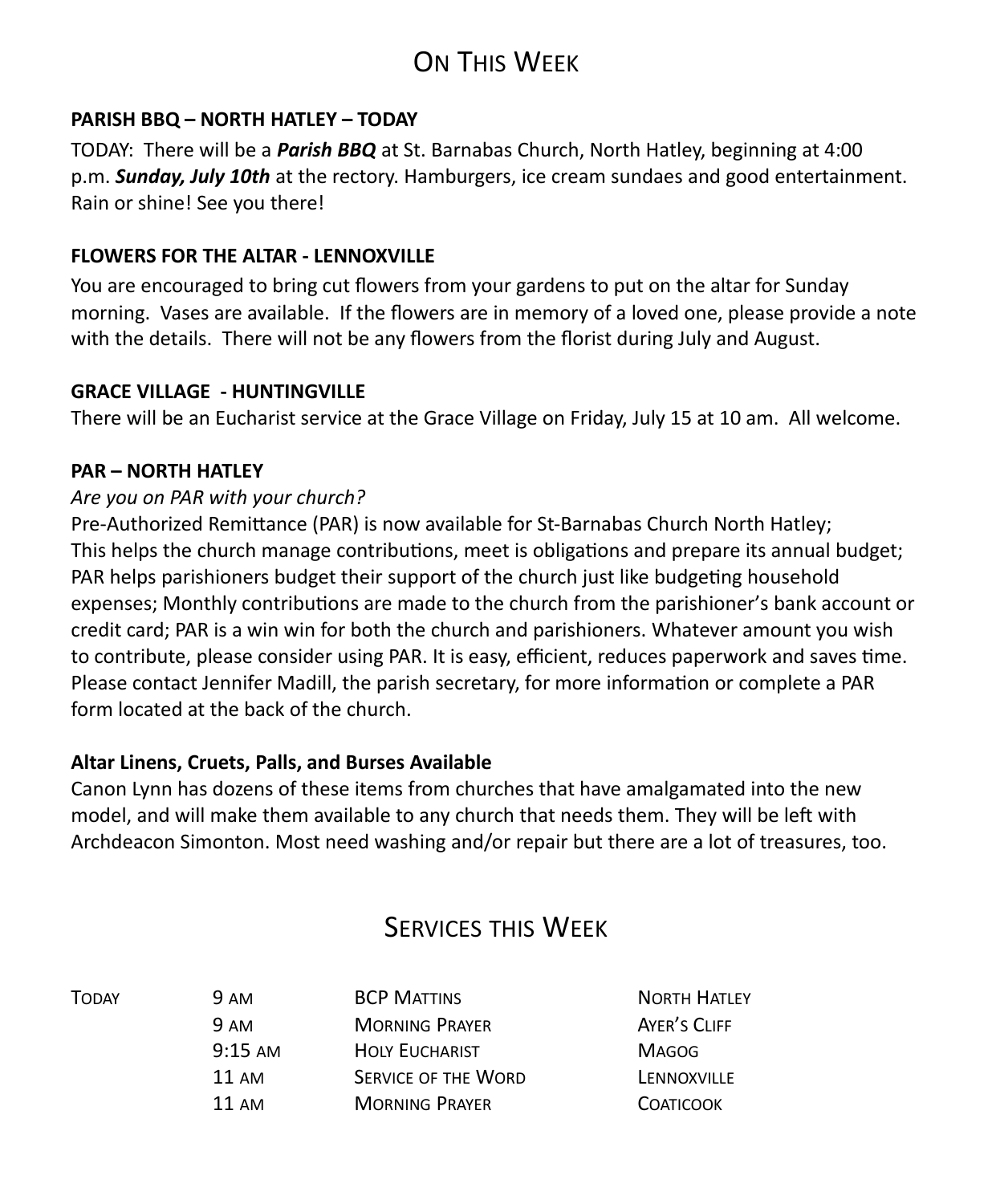NEXT SUNDAY 9 AM HOLY EUCHARIST NORTH HATLEY 9:15 AM MORNING PRAYER MAGOG 11 AM HOLY EUCHARIST LENNOXVILLE

## DEANERY MEETINGS AT ST GEORGE'S LENNOXVILLE

None

## UPCOMING EVENTS

### **150th ANNIVERSARY CELEBRATION – GEORGEVILLE**

On Sunday, August 28 at 10:00 a.m. at St. George's Anglican Church, 32 ch. Magoon Point, Georgeville. Reception to follow at Murray Memorial Hall, 4680 ch. Georgeville, Georgeville. The Most Rev. Fred Hiltz, Primate of the Anglican Church of Canada will be the celebrant and guest preacher. All are welcome! Information: Ven. Dean E. Ross 819-563-8013

#### **CANCELLED SERVICES – LENNOXVILLE, AYER'S CLIFF, COATICOOK, MAGOG**

The services on Sunday, August 28 will be cancelled so that people may attend the 150<sup>th</sup> Anniversary service at St. George's, Georgeville. See above.

### CHURCH CALENDAR

| <b>MONDAY</b>         | SAINT BENEDICT OF NURSIA, ABBOT, C. 547         |
|-----------------------|-------------------------------------------------|
| <b>TUESDAY</b>        | FERIA                                           |
| WEDNESDAY             | SAINT HENRY, MISSIONARY BISHOP IN FINLAND, 1150 |
| <b>THURSDAYFERIA</b>  |                                                 |
| FRIDAY                | FERIA                                           |
| <b>SATURDAY FERIA</b> |                                                 |
| <b>SUNDAY</b>         | 9 <sup>TH</sup> SUNDAY AFTER PENTECOST          |

PLEASE SEND ANY ANNOUNCEMENTS FOR NEXT SUNDAY'S BULLETIN TO THE SECRETARY BY WEDNESDAY EVENING AT: SANDRA.GALLICHON@UBISHOPS.CA OR CALL 819 566 1847.